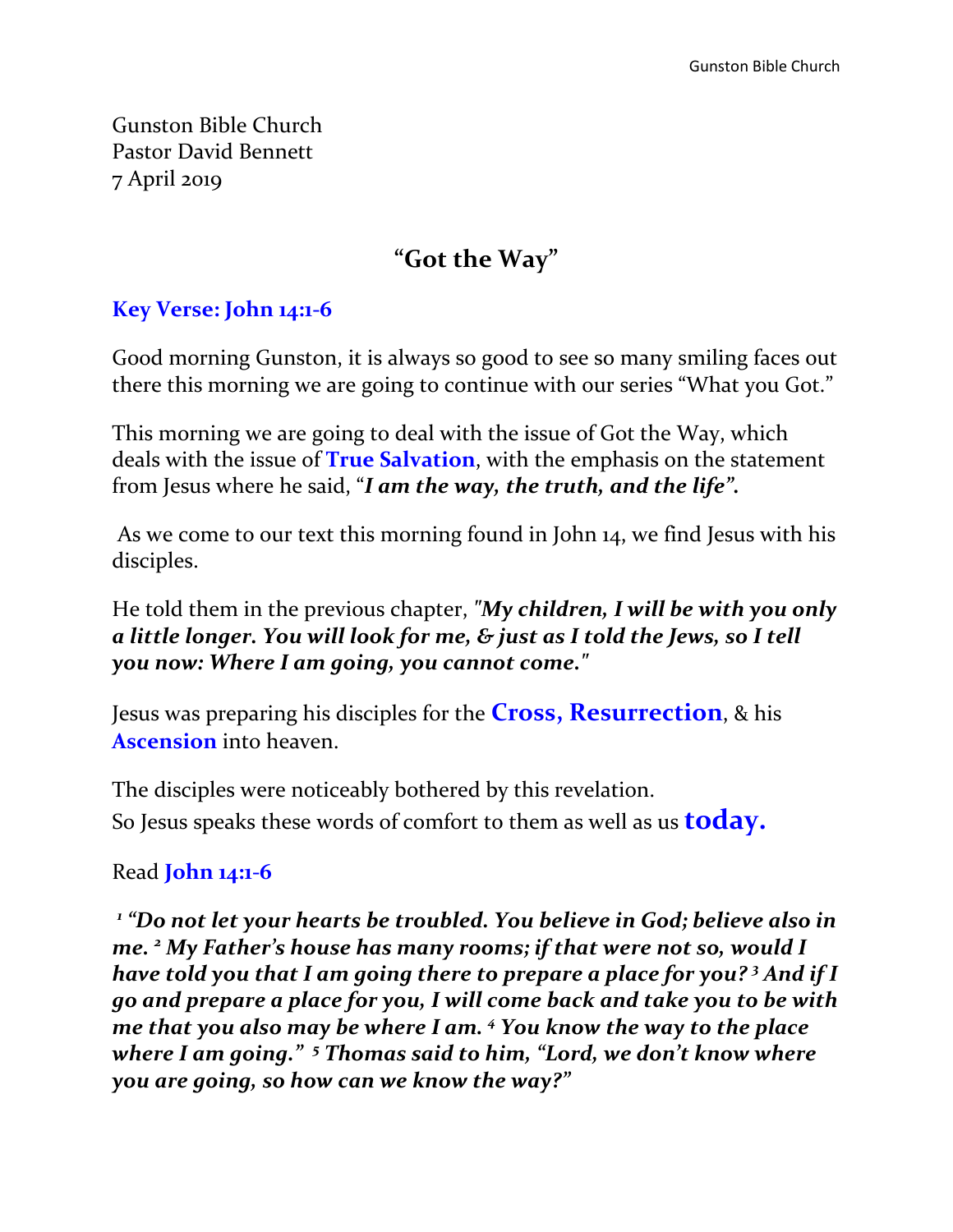*6 Jesus answered, "I am the way and the truth and the life. No one comes to the Father except through me."*

When Thomas looked into Jesus' face & pleaded, *"Lord, we don't know where you are going, so how can we know the way?"*

He voiced the **deepest** need of the human soul.

The fact is that Christ had become the answer to every need in the life of Thomas, and he dreaded the possibility of separation from his source of help.

So he cried, "Lord, how can we know the way?"

You can feel his pain and desperation!

You have to remember the disciples had just found the answer to all life's questions. **(Jesus)** he had solved all their problems by providing a way of relief on the pressures of life.

Now that they were starting to get comfortable walking with him and learning and growing daily with him. He let them know he was going away.

The Savior's reply in v.6 was a final answer--not only for Thomas, but for all men, in every age.

### *6 Jesus answered, "I am the way and the truth and the life. No one comes to the Father except through me."*

Which leads us to our first point in today's sermon;

# **1. I AM THE WAY**

You can look at trying to plan a trip to Washington DC. You could either type the address in a GPS or the old school way of breaking out a map and figuring out the best way. If you have a GPS it will typically ask you fastest way, least use of freeways, most use of freeways etc. The bottom line is there are multiple options. The same applies with looking at a map you have endless combinations to get to DC. Each route would have its unique experiences along the way but they would all end up at the same destination.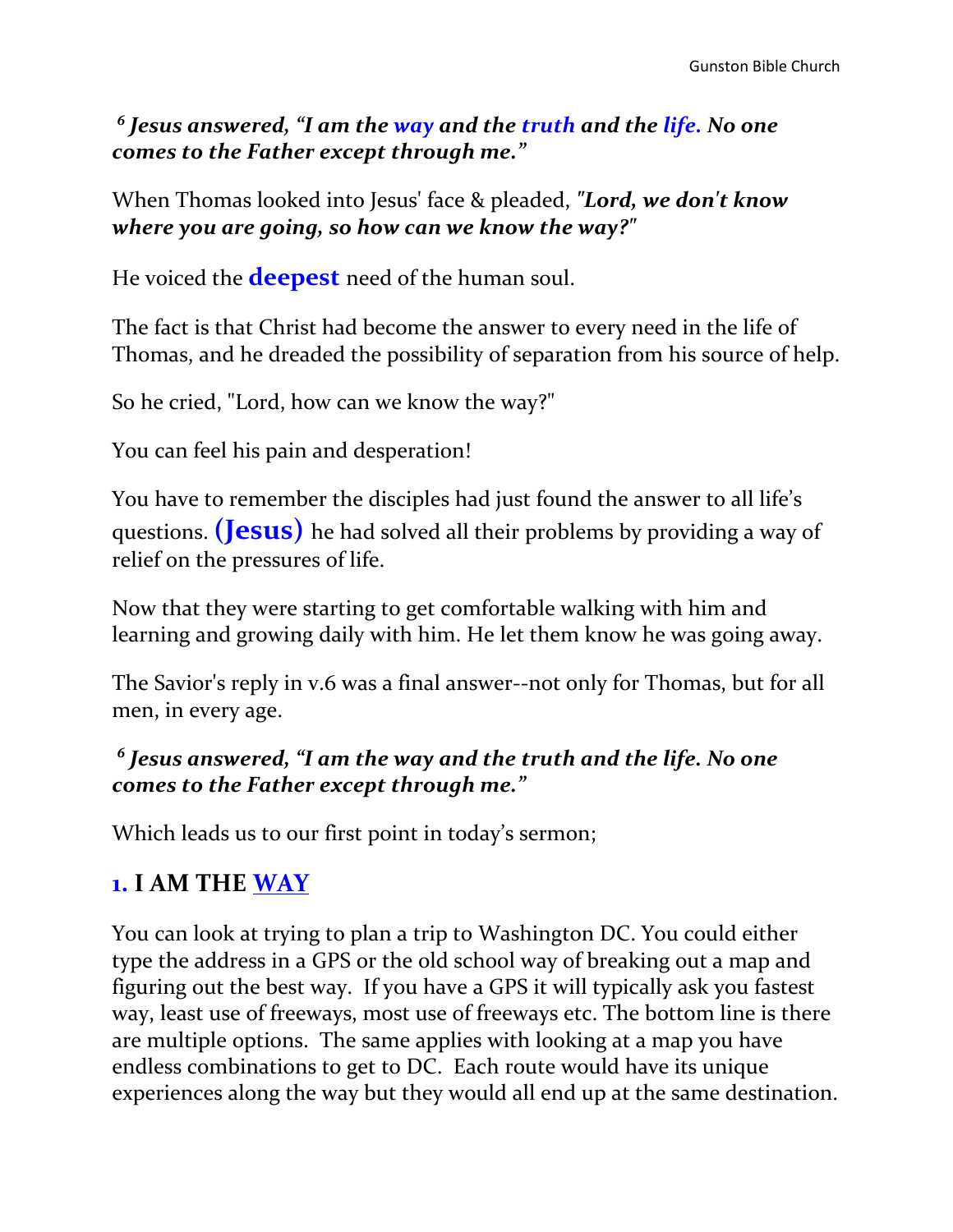If you were to follow the GPS it could and most times would lead you onto a highway or road that initially didn't intend to follow.

The road might be unfamiliar to you and might even have the feeling you were heading the wrong way or just completely lost. It is at this point where we can see the parallel to the challenge of finding our way through life, attempting to make the right decisions and at times feel like we have made the wrong decision. In such situations, we need to practice trusting God's guidance, knowing that He sees the end from the beginning and that He's quite capable of giving us the directions that we need for living.

Unlike our road trip to DC and regardless of what society tells you there are not multiple ways to heaven. It all comes through Christ Jesus.

#### **Isa 53:6** *"We all, like sheep, have gone astray, each of us has turned to his own way..."*

The express purpose for which the Son of Man came into the world was, **Luke 19:10** "...*to seek & to save what was lost.""*

Christ, therefore, has become the "**way**" that men might be saved.

We need to realize that Christ is not only **"A"** way but that Christ is the **Only** Way to be saved.

"I am the way" Jesus said. "No one comes to the Father except through Me."

## **John 10:1 (NASB)**

*1 "Truly, truly, I say to you, he who does not enter by the door into the fold of the sheep, but climbs up some other way, he is a thief and a robber.*

There is only one way to the Father: it is through Christ.

# **He is the only way to be saved.**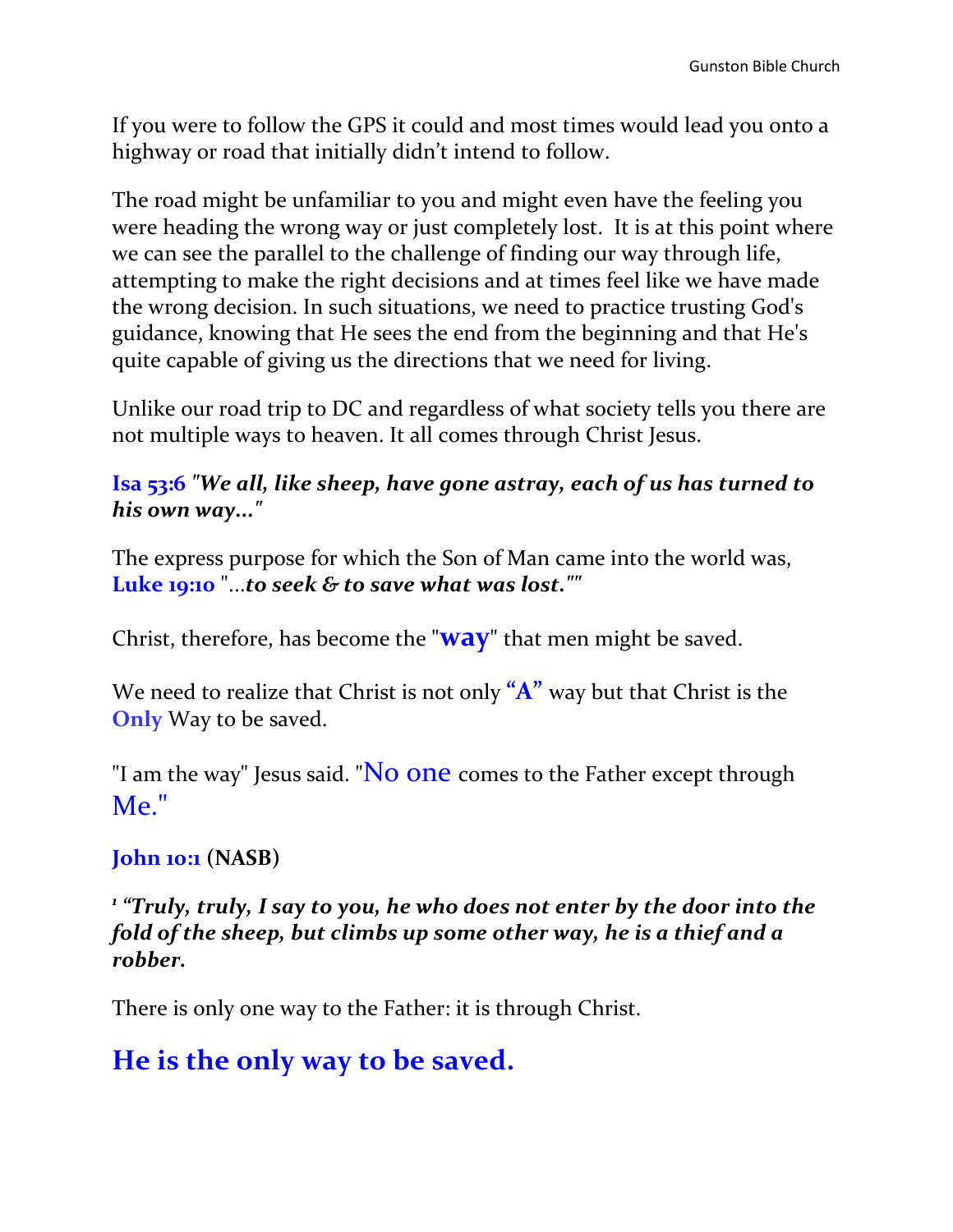According to Jesus' own words there is not a person alive today, no matter how pious or religious they might be, who will be in heaven without coming through Jesus Christ.

Christ is the **ONLY** Way to be saved.

*"I am the way"* says Jesus.

Without the work of Christ at Calvary there would be no "**way**" to heaven.

He is not only the pathfinder, but He is the path along which He invites us to walk

He has done all that is necessary in order that we might arrive safely.

When I was in the Marine Corps on one of many West Pac tours our ship was off the coast of Taiwan, near Taipei. The ship stopped there for refuel and then depart however we stopped at the mouth of the harbor and waited for the arrival of the harbor pilot.

When he arrived he took control of the wheel of the ship and began to weave us through the pathless waters that led to the doc.

At first glance this seems like an unnecessary thing to do as we could see the doc in the distance by ourselves but the closer we looked over the side of the ship into the crystal clear waters we could see why the harbor pilot was steering the boat.

There were mines located randomly beneath the surface of the water, if the hull of the ship even nudged the mines disaster would occur.

We were never told if the mines were still active or just designed to keep boat traffic out of the harbor by doing damage to the hulls.

The great thing was that the harbor pilot knew where the mines were located and weaved the ship in-between them and brought us safely to the doc.

Saints trust me Jesus knows where every mine is located and if we allow him he will guide us through the landmines called life.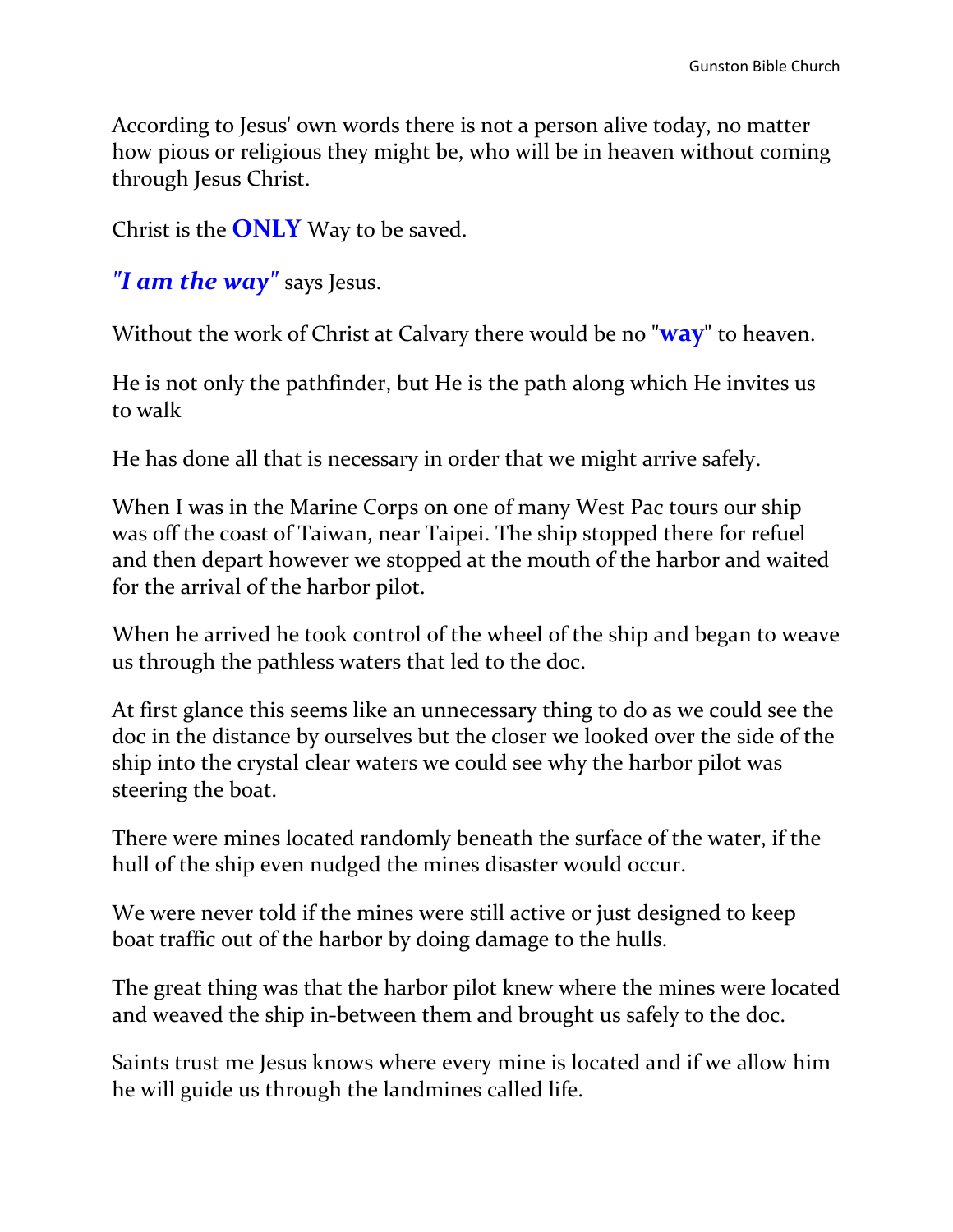In Jesus' answer to Thomas & to all men not only did he say he was the way he also said…

# **2. I AM THE TRUTH**

When Jesus declared, "**I am the truth**", He gave expression to one of the most profound concepts found in scripture.

In those words He claimed to be the expression of the absolute truth about:

In essence Jesus claimed to be; Truth embodied in the Incarnate Word.

### **"I am the truth".**

Christ is the truth because...

- $\checkmark$  He is the self-revelation of God that has been manifested.
- $\checkmark$  He is the light that has come into the world.

Being the perfect revelation of the Father He combines in Himself & manifests all divine reality.

He embodies what men ought to know & believe of God. And what they should do as God's children.

**John 17:17 says, "***Sanctify them in thy truth, your word is truth."*

**Psalms 119:160, "***The sum of Your word is truth, And every one of Your righteous ordinances is everlasting."*

**John 8:32***, "And you will know the truth, and the truth will make you free."*

The truth **DOES NOT** waiver or change, it remains the same. Because he clearly leads the way, we can follow without fear of going the wrong way.

When Jesus said, *"I am the truth"* He was also claiming to be: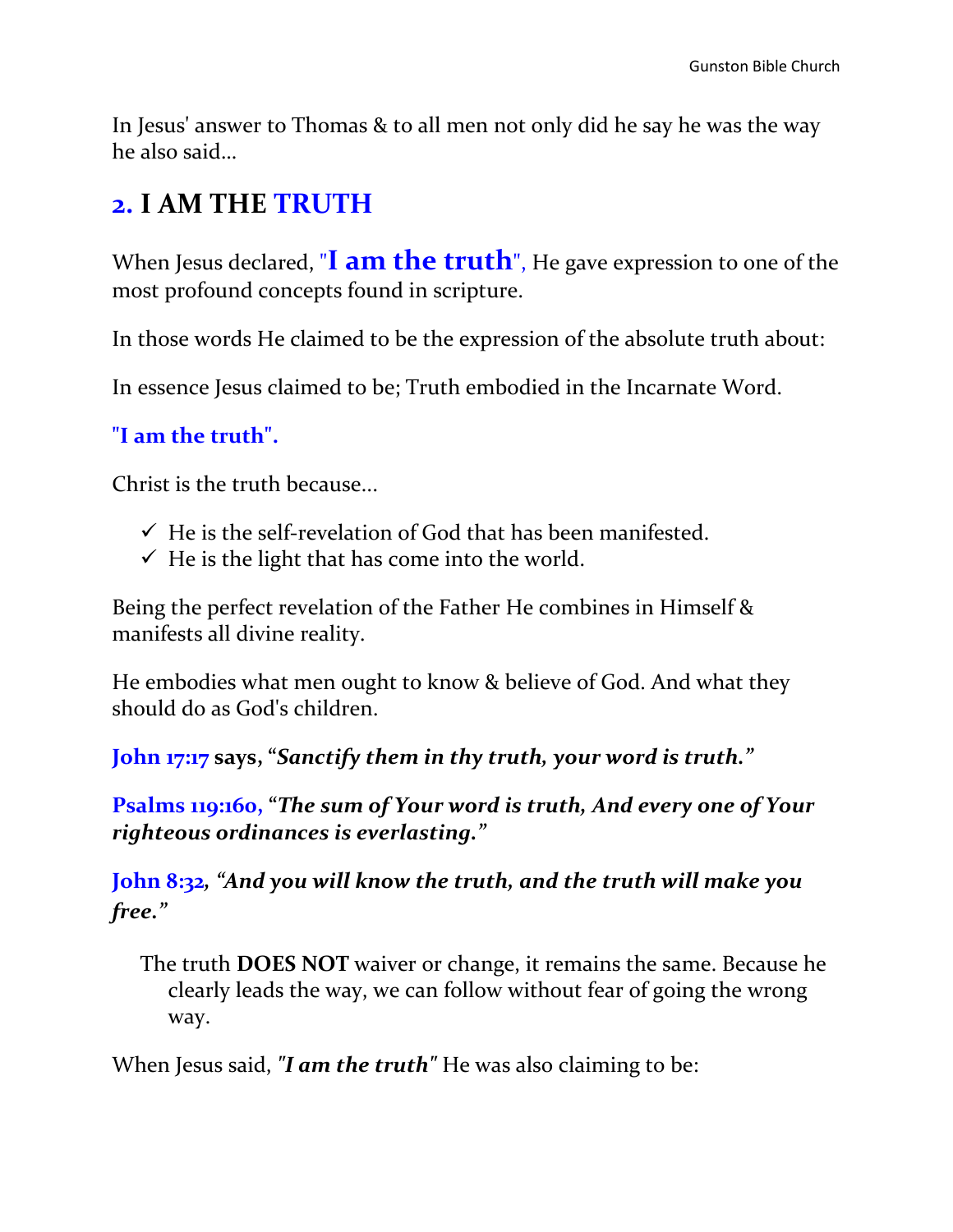$\checkmark$  Truth embodied in the inspired Word.

Jesus is the "Word" spoken of in John chapter 1.

He is both the living Word of God & the written Word of God.

He is the Word of the O.T. as well as the witness of the N.T.

Christ's truth is embodied in the inspired Word of God, both O.T. & N.T. for He is the Word.

The Holy Spirit taught the apostles directly through inspiration & speaks to us just as directly when we open the Word of God.

- **Is He speaking to you today?**
- **Do you know the truth?**
- **Do you know the Son of God?**

Thinking about Jesus as the Truth reminds me of the story I heard about how a bunch of young kids were discussing the text about how we are to be the salt of the earth.

One after the other gave their interpretation of what it meant to be the salt of the earth because we as Christians are called to be that salt.

One said that slat imparts a distinct flavor; another said that salt is used to preserve things from Decaying.

Finally one little girl said very innocently that **salt creates Thirst**.

Think about it for a minute, salt just like the word of God when ingested should create a thirst within you.

Now ask yourself **what are your thirsting for today?** 

Satan's Strategy: a minister of the gospel was working on a sermon called now is the accepted time, now is the day of salvation, while he was preparing and thinking over his sermon he fell asleep and dreamed that he was taken to the very pits of hell and sat down in the midst of the lost spirits. They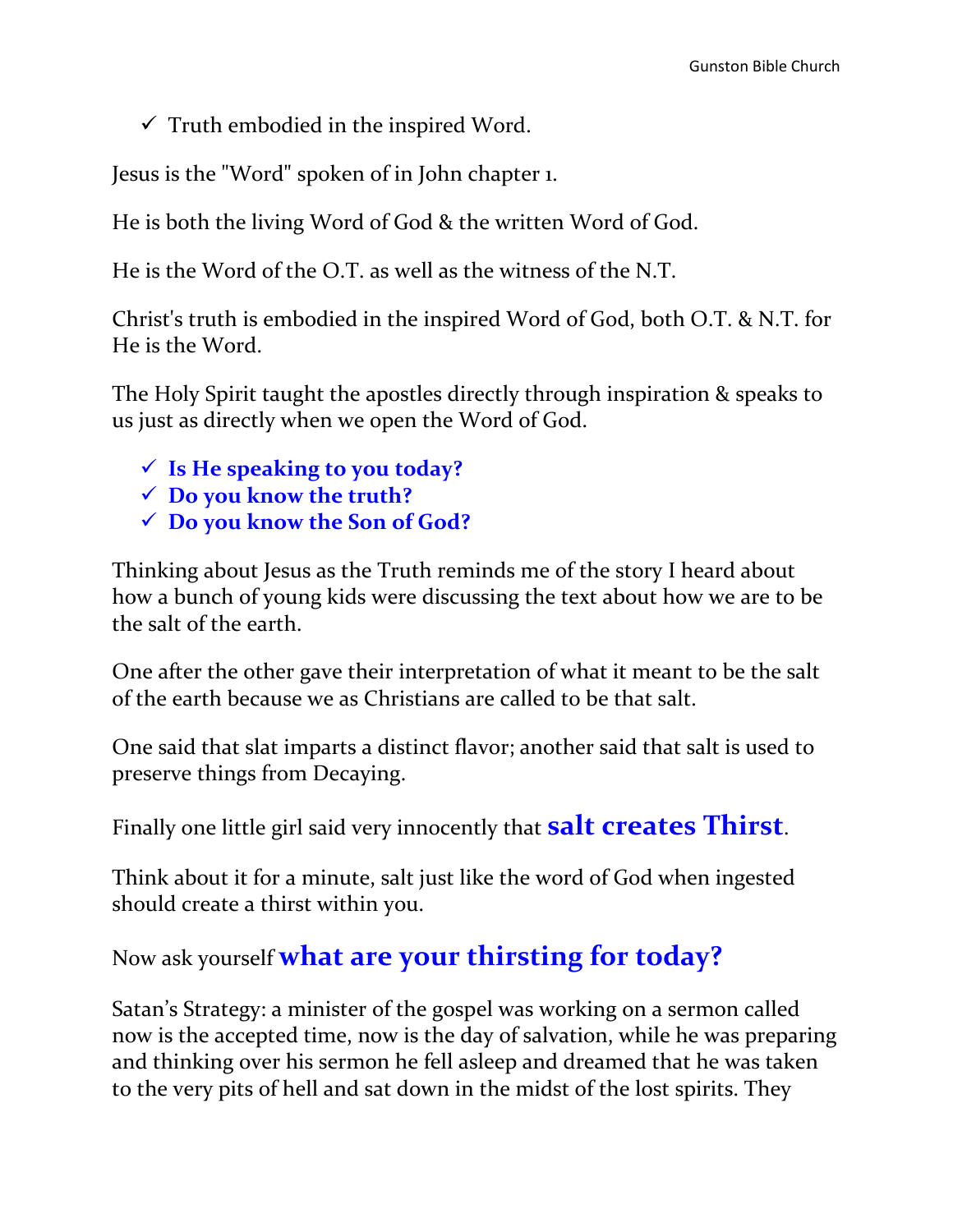were in a meeting designed to figure out how to get the rest of the souls of mankind.

One spirit arose and said I will go back to the earth and tell men that the Bible is fable, that it is not divinely approved by God.

No was the response as they agreed that it had already been done, we need another plan.

Another said, let me go I will tell them that there is no God, no savior, no heaven, and no hell. They once again said no that has already been done and we cannot seem to make the Christians believe that. We need to come up with another plan.

Suddenly another spirit arose and said I will go to the world of men and tell them there is a God there is a savior, there is a heaven, and yes there is a hell too. They looked confused, why would you tell them that?

He said I will tell them there is no hurry, tomorrow will do.

They all sent him immediately…

In Jesus' answer to Thomas & to all men not only did he say he was the way he also said…

# **3. I AM THE LIFE**

We cannot follow Jesus in our own strength; nothing we can do in and of ourselves can bring us into God's presence.

By this term "**life**" the Lord Jesus intended to convey something far more than temporal life.

He was offering: Abundant Life

**John 10:10** (NASB)

*<sup>10</sup> The thief comes only to steal and kill and destroy; I came that they may have life, and have it abundantly*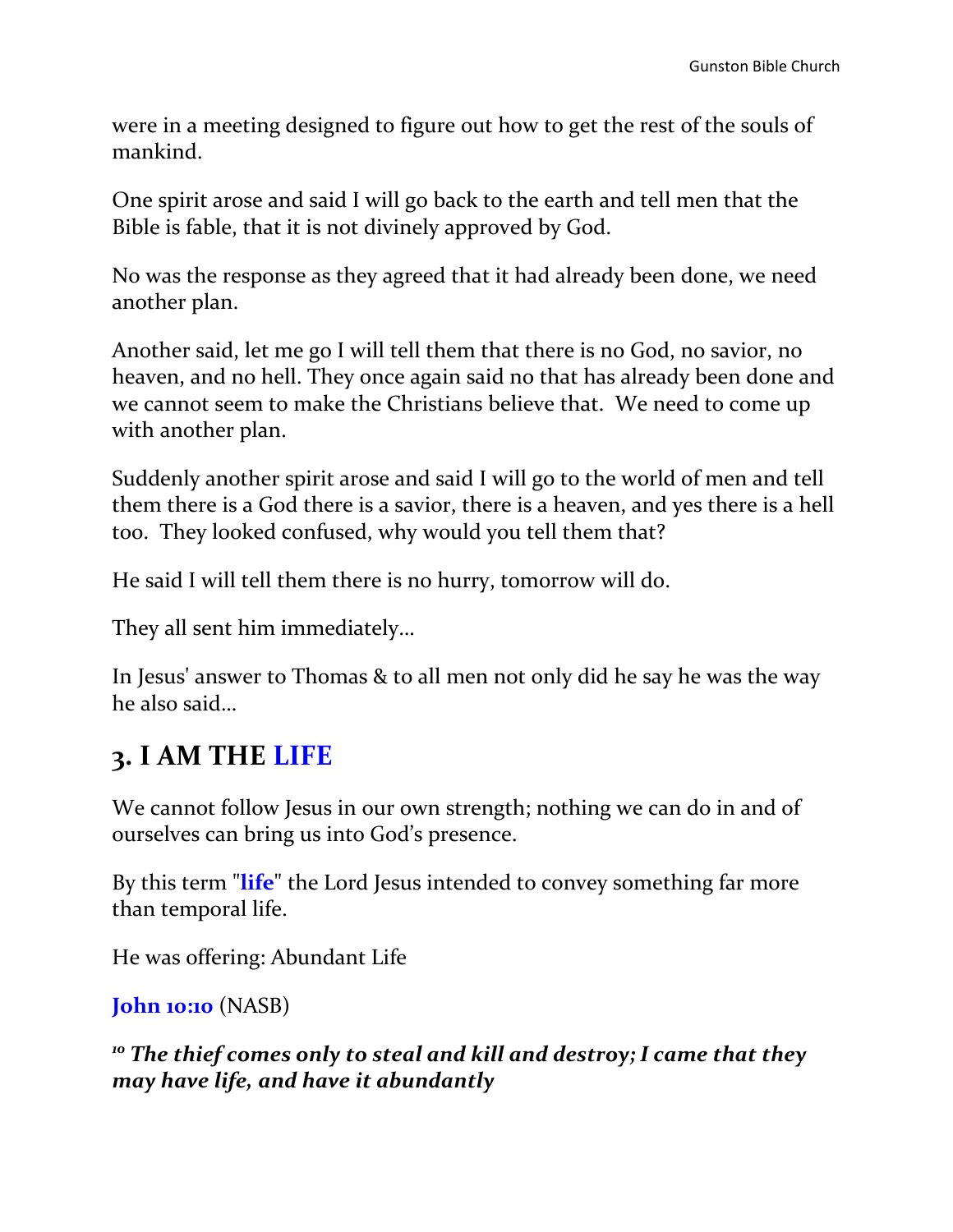#### **Romans 6:23,** (NASB)

#### *"For the wages of sin is death; but the gift of God is eternal life, through Jesus Christ our Lord."*

The abundant life of which we are speaking has come from heaven itself by way of the incarnation, into the clouds & depressions of our terrestrial atmosphere.

It is the eternal germ which Jesus has planted in the hearts of His redeemed people to spread forever.

It is a quality of life that can cope with...

- $\checkmark$  Any situation,
- $\checkmark$  Any set of circumstances
- $\checkmark$  Anything at ALL!

It is the life that says, "I am strong because Jesus Christ is strong."

In fact one of my favorite verses is I can do **ALL THINGS** in Christ who strengthens me.

- $\checkmark$  I am free because Jesus Christ has freed me.
- $\checkmark$  I am alive because Jesus Christ has recreated me to a life of holiness & purity.

It is an abundant life because it is lived by following the footsteps of Jesus.

It is also a: Triumphant Life.

**John 1:4-5** *"In him was life, & that life was the light of men. The light shines in the darkness, but the darkness has not understood it."* 

**Sin & holiness can never stay together very long.**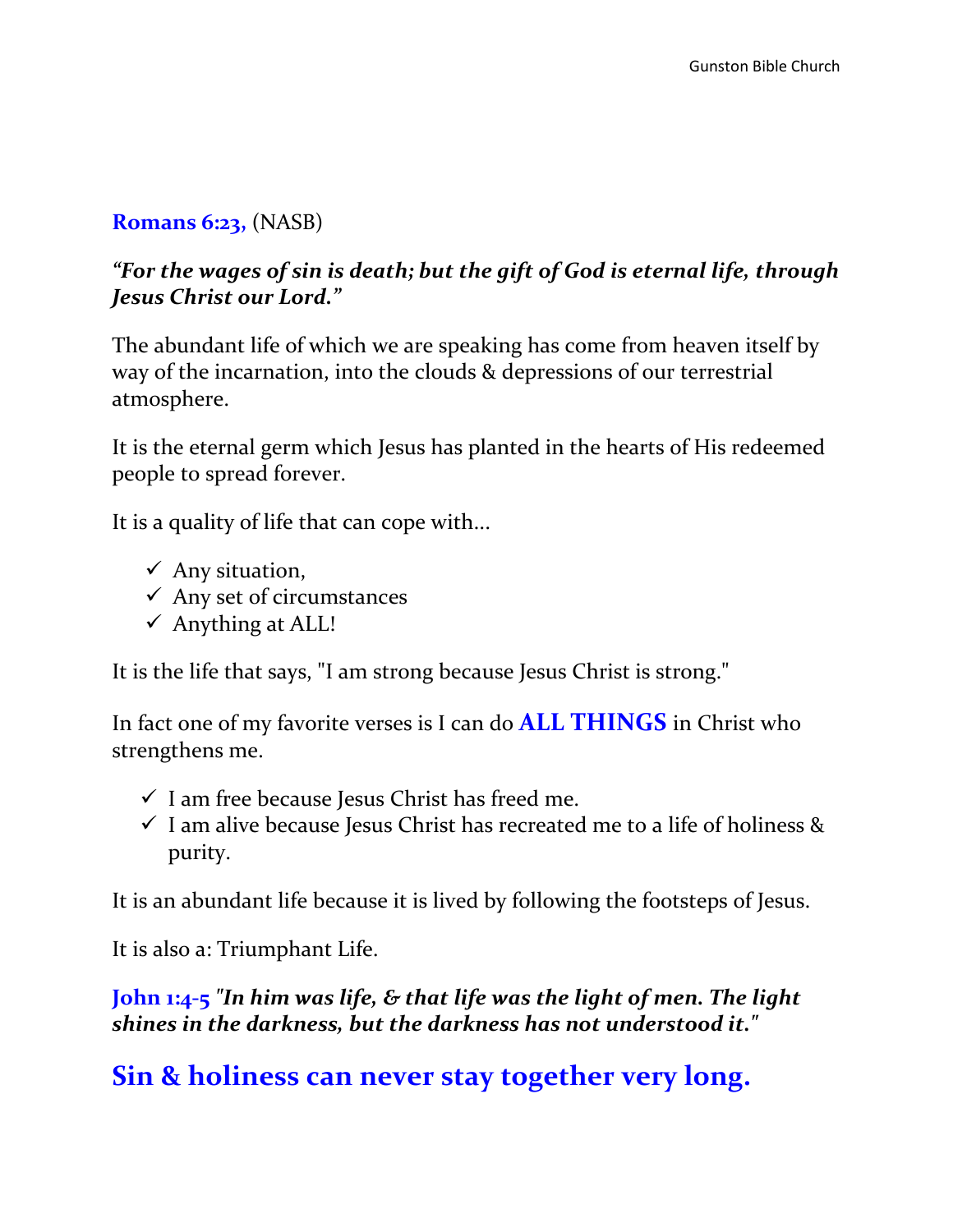If you would be truly happy you must be truly holy, & the secret is bound up with this triumphant life.

Paul knew this kind of life for he could say (**Rom. 8:2), "***Through Christ Jesus the law of the Spirit of life has set me free from the law of sin & death***."** 

It is a life that can say, "I am no longer in bondage to sin & death for Christ has set me free."

"I am triumphant & have already one the battle because Jesus has already won it for me."

Charles Schultz creator of the comic strip Peanuts picture one of his characters Linus tenaciously clinging to his security blanket. Where ever he goes or whatever he does Linus must have his security blanket. He feel insecure without it.

This may be humorous but actually all of us have to have our security blankets of one kind or another.

**Deuteronomy 33:27 ESV,** "*The eternal God is your dwelling place, and underneath are the everlasting arms."*

When you have to make a choice and you don't make it that in itself is a choice….

Jesus said, "I am the **WAY** & the **TRUTH** & the **LIFE**."

- $\sqrt{Way}$  "speaks of a connection between two persons or things, and here the link between **God and sinners**"
- *Truth* "reminds us of the complete **reliability** of Jesus in all that he does and is"
- $\checkmark$  Life<sup> $\checkmark$ </sup> stresses the fact that mere physical existence matters little. The only life worth the name is that which Jesus brings, for he is **life itself"**